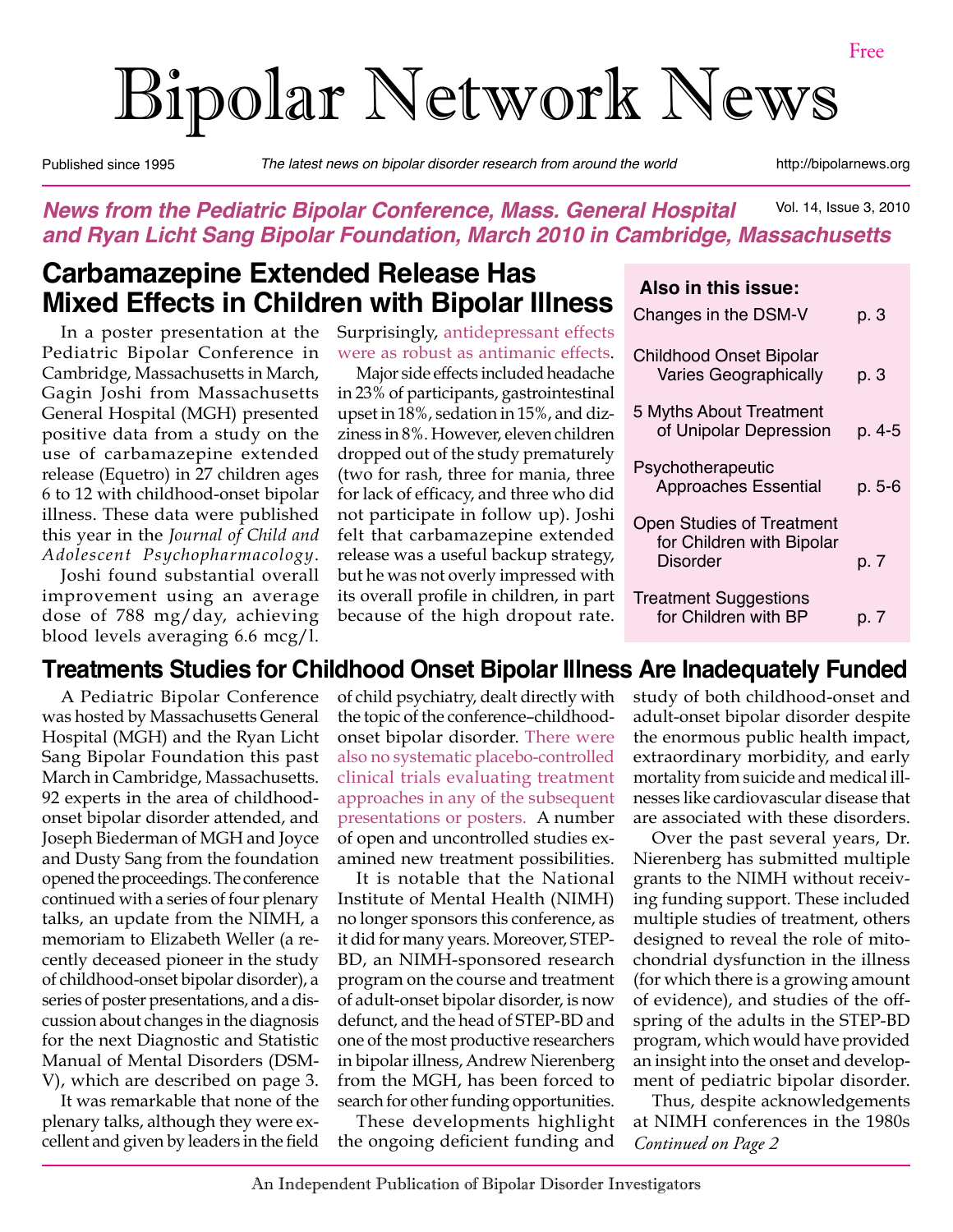## **Treatments Studies for Childhood Bipolar Inadequately Funded**

#### *Continued from Page 1*

and 1990s that the field had failed to adequately study and fund research in adult-onset bipolar disorder for more than 30 years, and repeated calls for greater focus on treatment-related research, there has been no visible movement by NIMH in this direction in the ensuing decades. There may even be a trend in the opposite direction, i.e. away from support for treatment-related research. This trend could also be exacerbated by a new set of NIMH initiatives that focus on the study of common symptoms (such as irritability) across multiple psychiatric illnesses with the hope that this will provide new insights into pathophysiology and genetics that will eventually lead to new treatments.

This editor and many other individuals in the field have published extensively on the need for an increase

#### Bipolar Network News

**Editor-in-Chief**: Robert M. Post, MD **Managing Editor**: Moira McCauley

The BNN is published four times a year by investigators working with patients with bipolar disorder to better understand the long-term course of illness. The newsletter is available free of charge to all who request it.

Although the editors of the BNN have made every effort to report accurate information, much of the work detailed here is in abstract or pre-publication form, and therefore cannot be taken as verified data. The BNN can thus assume no liability for errors of fact, omission, or lack of balance. Patients should consult with their physicians, and physicians with the published literature, before making any treatment decisions based on information given in this issue or in any issue of the BNN.

As per recent journal disclosure requirements, Dr. Post has consulted to or spoken for Abbott, Astra Zeneca, Bristol-Myers Squibb, Glaxo-SmithKline, Jansen, and Pfizer.

The opinions expressed in the BNN are solely those of the editors, and do not represent the views of any scientific entity or foundation.

| Send any comments<br>or suggestions to:<br><b>BNN</b><br>5415 W. Cedar Lane<br>Suite 201B<br>Bethesda, MD 20814 | To subscribe:<br>Please email us at<br>info@bipolarnews.org.<br>Note that we do not accept<br>requests to subscribe friends<br>or family members. Please<br>have them contact us directly. |
|-----------------------------------------------------------------------------------------------------------------|--------------------------------------------------------------------------------------------------------------------------------------------------------------------------------------------|
| Website:                                                                                                        | http://bipolarnews.org                                                                                                                                                                     |
|                                                                                                                 | Emails about content : mccauleybcn@gmail.com                                                                                                                                               |

in treatment-related research for both adults and children with bipolar disorder. These publications include my article "The Perfect Storm of Childhood-Onset Bipolar Illness" published in *Psychiatric Annals* last year,

> *A search of PubMed since 1980 reveals 8 times more research on "schizoprenia" than on "bipolar disorder."*

which highlights knowledge gaps in the study and treatment of this illness, discusses some of the reasons for the sustained neglect of this topic, and proposes a variety of corrective actions. In the *Psychiatric Annals* article*,* I again called for a new national initiative to focus on the treatment of bipolar illness, particularly in children, where recognition of this disorder or its close imitators has increased explosively in the past decade and a half. The formation of a treatment outcome network for these children would help by providing much-needed treatmentrelated information to the field.

Not only are a million children in the US alone severely affected by bipolar illness, but there is also a paucity of studies suggesting appropriate treatments for them. Several drug companies have made progress in establishing most of the atypical antipsychotics as efficacious treatments for childhood-onset bipolar I illness in children ages 10 to 17, but data on appropriate sequencing of treatment and the development of treatment algorithms for combination treatment, which is frequently needed, are virtually nonexistent. For children under 10 years of age, many of whom have the BP NOS (not otherwise specified) subtype, almost no systematic treatment studies are available.

#### **A New Initiative is Needed**

One hopes that someone with appropriate political and scientific connections will take on the task of fostering initiatives and programs that will redress some of the deficits in the research and treatment portfolio on bipolar illness. Scores of recent articles by investigators in the field have called for such an increase in research in childhood onset bipolar illness, but to no avail. Thus, it appears that some outsider, some advocacy group, or someone with political clout must take the lead in order to begin to ameliorate this shortcoming.

## **Consistent Deficits In Facial Emotion Recognition Found in Non-Ill Children of Parents with Bipolar Disorder**

A poster presented at the Pediatric Bipolar Conference in Cambridge, Massachusetts in March by Aditya Sharma of Newcastle University indicated that children without bipolar disorder but at risk because a parent has the illness showed deficits in facial emotion recognition. Similar results were reported by Brotman et al. in the *American Journal of Psychiatry* in 2008. Thus, this deficit in labeling facial emotion may be a marker of early disease or a risk factor for its onset.

*Editor's Note: These types of deficits in facial emotion recognition have been*  *consistently observed in adults and children diagnosed with bipolar disorder, so assessing whether children can successfully identify others' facial emotions could become part of the assessment of risk for bipolar disorder. This deficit could also be targeted for psychosocial intervention and rehabilitative training to enhance emotion recognition skills. Such an approach could improve interpersonal communication and lessen hypersensitive responses to perceived emotional threats and negative emotional experiences.*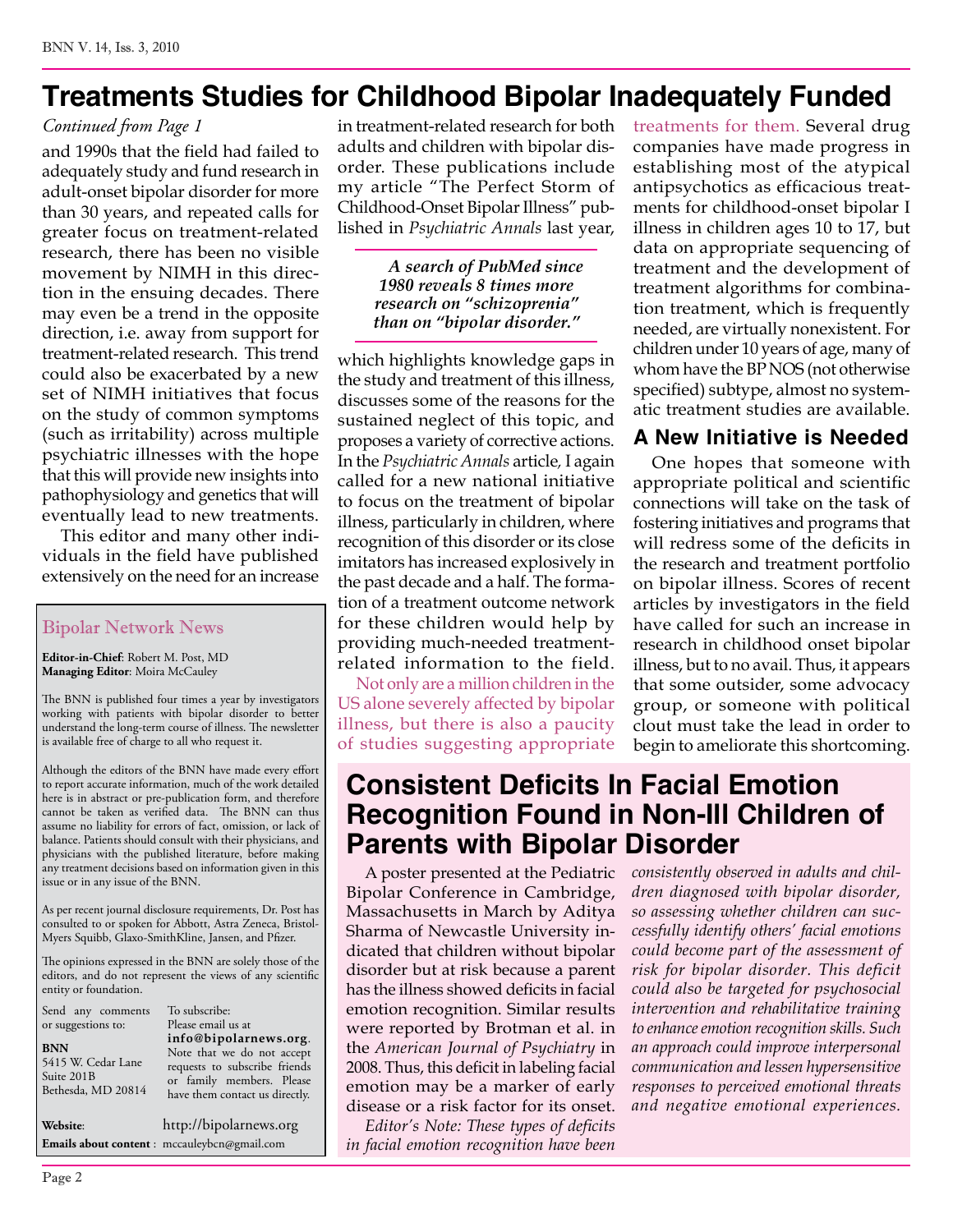## **Revisions of the DSM-V Related to Bipolar Disorder in Children**

The Pediatric Bipolar conference in March ended with a discussion led by Ellen Leibenluft and Danny Pine of the NIMH about possible changes in the diagnostic criteria for childhood onset bipolar disorder being considered for the fifth version of the Diagnostic and Statistical Manual of Mental Disorders (DSM-V), which will be finalized in the next few years. There has been an increase in the diagnosis of bipolar disorder in children in the past decade, and many have attributed this to over-diagnosis. Controversy about the precise symptoms and thresholds for diagnosis has been prominent in the literature and in the popular press.

The major change proposed was that the syndrome of severe mood dysregulation (SMD) described by Leibenluft et al. in 2003, may be called Temper Dysregulation Disorder (TDD), and would not be considered part of the bipolar spectrum. This is in part because SMD is not associated with an increased incidence of a positive family history of bipolar illness. Part of the motivation for separating TDD from bipolar illness is to cut down on what some consider the over-diagnosis of bipolar disorder in children.

Many in the audience voiced concerns about the suggested name of the disorder (TDD), which may have pejorative and stigmatizing connotations to it. Others felt that a new diagnosis was not necessary as the syndrome is adequately described by ADHD with a severe comorbid oppositional defiant disorder (ODD) and that there are no specific treatments yet delineated for TDD. This editor has concerns that a new diagnosis will increase rather than decrease diagnostic controversy about childhood onset bipolar disorder, and that the differentiation of BP NOS (not otherwise specified) and TDD from each other may be particularly problematic.

## **Incidence of Childhood Onset Bipolar Disorder Varies Geographically: More in US than Europe**

onset bipolar illness based on monthly letters sent to approximately 750 psychiatry in the British Isles. Only five confirmed cases were reported, with the youngest child being 11 years old.

*EDITOR'S NOTE: These data are of particular interest in relationship to earlier data indicating that childhood-onset bipolar disorder may be relatively rare in some European countries, including the British Isles, France, the Netherlands, and Germany, as well as in Australia, South Korea, and New Zealand. In contrast, childhood-onset bipolar illness with an onset prior to age 13 appears to be prevalent in the US, with one-fifth to one-quarter of adult outpatients reporting onsets of either depression with dysfunction or mania prior to age 13. Another substantial group of patients report onsets in adolescence, indicating that some 50-66% of bipolar illness in the US begins in either childhood or adolescence.*

*Similar amounts of childhood-onset bipolar illness are reported in Italy, Turkey, and Norway as well as in the US, indicating some heterogeneity of vulnerability factors and course of illness outcomes among different European countries.*

*In the treatment network in which found that this younger age of onset in familial vulnerability and more experiential vulnerability in the form of more measures of therapeutic importance. psychosocial adversity compared to that* 

Leibenluft and Pine indicated that they are continuing to solicit input on the proposed DSM-V revisions, so there is still time for a consensus to be reached that helps stimulate better recognition and treatment of these ill children and fosters more treatment-related research in this understudied area.

A poster by Aditya Sharma of *seen in the Netherlands and Germany.*  Newcastle University and colleagues *We published these results in the* British at the Pediatric Bipolar Conference Journal of Psychiatry *in 2008 and will*  assessed the incidence of childhood-*publish more detailed data in a paper*  consultants in child and adolescent *These genetic, psychosocial, and early submitted to the* International Journal of Clinical Psychopharmacology*. onset vulnerability factors are associated with a more adverse course of illness in the US compared with Germany and the Netherlands, in terms of increased comorbid anxiety disorder, substance abuse, experiencing more than 20 episodes prior to network entry, and experiencing rapid cycling in the year prior to network entry.*

*In addition, these individuals from the U.S. compared with the Netherlands and Germany did less well in naturalistic followup treatment, as rated by clinicians in the network. While early onset illness is a risk factor for poor outcome, we also found that the time delay to first treatment of mania and depression from the onset of illness was itself an independent risk factor for a poorer outcome in adults averaging age 42. This duration of lag to first treatment (which averaged 15 years in those with childhood onsets) was associated with prospective ratings of increased severity and duration of depression, fewer days euthymic, more episodes, and more days of ultradian cycling. This research will be published soon in the* Journal of Clinical Psychiatry*.* 

*this editor is an investigator, we have transcontinental differences, with better the US is associated with more genetic/ further study and clarification, because The origin and mechanisms of these outcomes in Europe than in the US, deserve they may reveal clinical and public health* 

> **Have you visited the BNN online?**

**http://bipolarnews.org**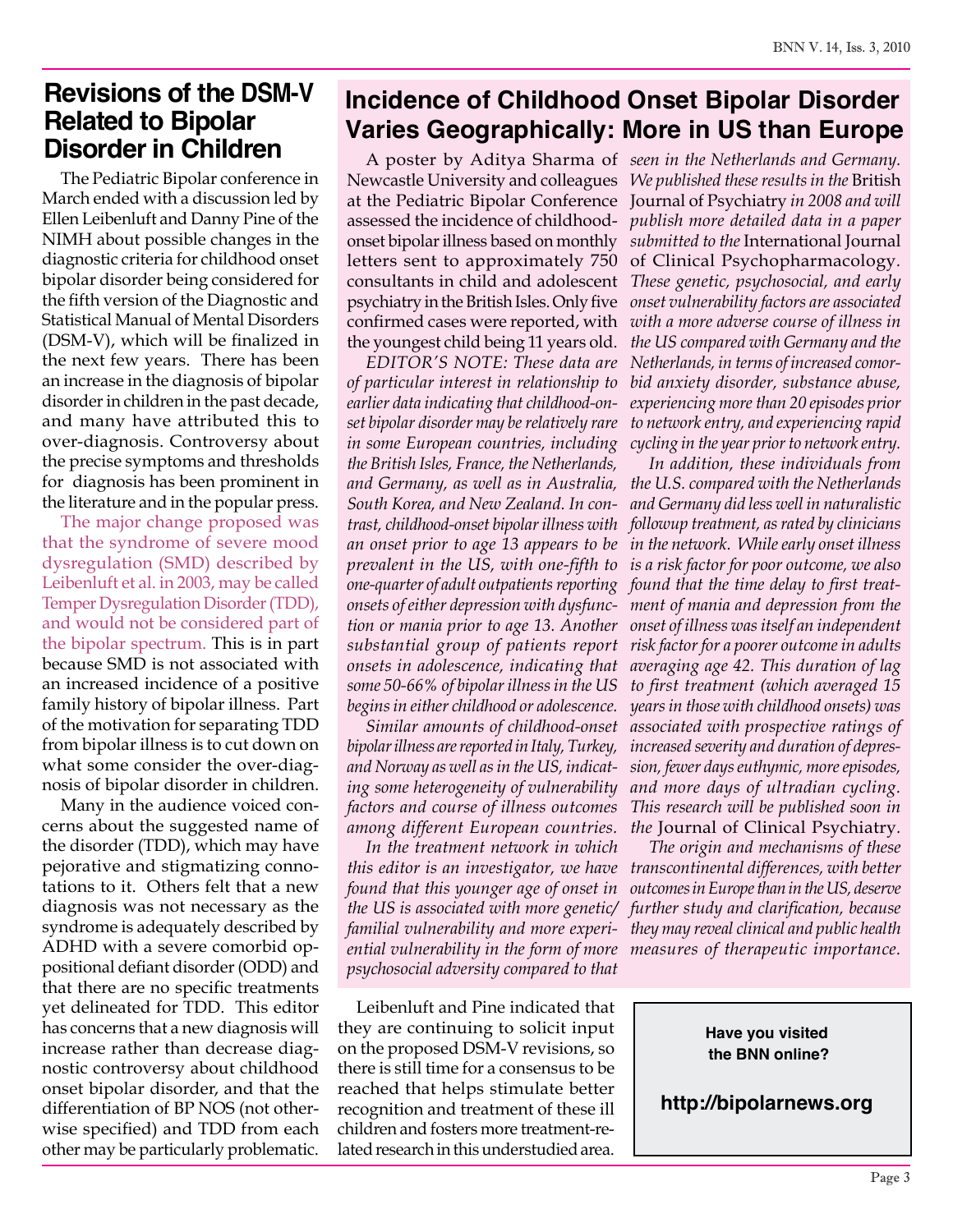## **5 Myths About Unipolar Depression**

Recent news stories such as *Newsweek*'s "The Depressing News About Antidepressants" (published January 28, 2010) and "Antidepressant Drug Effects and Depression Severity" in the Journal of the American Medical Association (JAMA) (published January 6, 2010) have offered an inadequate picture of the seriousness of clinical depression, and for those with several depressive recurrences, the importance of preventing further episodes with long-term antidepressant treatment.

Instead, stories suggesting that pharmaceutical manufacturers and the doctors who collaborate with them are motivated by profits get more press. Articles published in prestigious medical journals are quoted widely with the most skeptical interpretation of the data and without a critical view of the limitations of the research.

The consequences of this distorted depiction of depression and its treatment are potentially dire for individuals' health. Some of the popular myths about depression deserve critical review so that patients can make more informed decisions about their own treatment.

#### **Myth 1: Depression is all in your mind**

This might appear valid, as depression is classified as a mental illness. But depression is not abstract, imaginary, or lacking a solid physical foundation. There is now overwhelming evidence that depression coincides with disturbances in multiple brain and body systems.

Numerous brain imaging studies have found that during depressive episodes, neural activity in the prefrontal cortex decreases in proportion to the severity of the depression, while overactivity occurs in several parts of the emotional brain, such as the

- **1. Depression is all in your mind**
- **2. Depression is over-treated**
- **3. Antidepressant efficacy barely exceeds that of placebo**
- **4. Because of the potential for side effects, antidepressants should be stopped as soon as possible**
- **5. Depression is a minor medical problem**

amygdala. Meta-analyses indicate there is also a significant reduction in hippocampal volume during depression, and consistent abnormalities in physiology, the endocrine system, inflammatory cytokines, and blood levels of neuroprotective factors such as brain-derived neurotrophic factor (BDNF), which helps keep nerve cells healthy and is necessary for normal long-term memory.

Thus, depression is a disorder of the brain and body with potentially lethal consequences (both increased risk of suicide and marked increases in medical mortality).

#### **Myth 2: Depression is over-treated**

The large increases in prescriptions for antidepressants in the U.S. and England could suggest overtreatment. However, the facts are otherwise; depression is under-treated. Some 30% to 40% of major depressions are not treated at all, either with psychotherapy or with medications. Evidence indicates that there is a "cohort effect" in the U.S., such that every generation (birth cohort) since World War I has had a higher incidence of depression and an earlier age of onset.

Even when depression is treated, many patients stop their medication pre-maturely and risk early relapse, and those with recurrent depression often fail to maintain long-term preventive treatment.

#### **Myth 3: Antidepressant efficacy barely exceeds that of placebo**

The meta-analysis published by JAMA claimed that the overall effect of antidepressant medication was weak, and that antidepressants failed to perform significantly better than placebo in milder forms of depression. However, of the hundreds of placebocontrolled studies of antidepressants in the literature, only 6 studies were analyzed in this meta-analysis, and two of these utilized sub-optimal doses of the antidepressant imipramine. Additionally, the meta-analysis excluded data from studies in which patients who responded to placebo were weeded out in an early stage. This may have artificially removed the difference between antidepressants and placebo in this meta-analysis.

Unfortunately the explosive promulgation of this article as a "new discovery" obscures the real story about the effectiveness of antidepressants in long-term prevention.

## **Myth 4:**

#### **Because of the potential for side effects, antidepressants should be stopped as soon as possible**

For patient with a history of two or three prior major depressions, antidepressant treatment should be maintained in the long term for

*Continued on Page 5*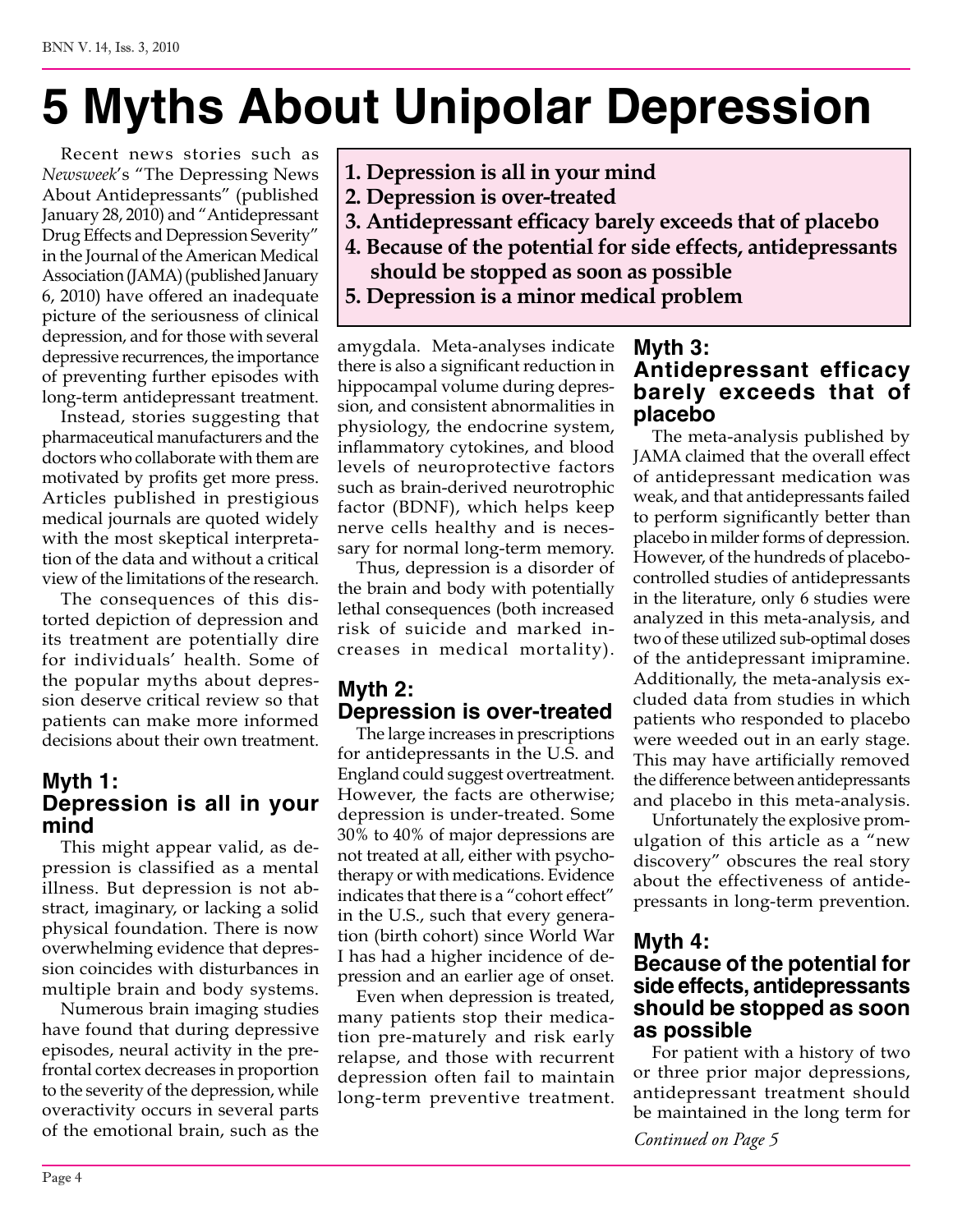#### *Continued from Page 4*

prevention of future depressions. In 1992, John Davis analyzed studies in which people who were better on antidepressants were randomized on a double-blind basis to either continue the antidepressant or substitute it with a placebo. Maintaining antidepressant treatment cut the risk of a recurrence by about half—a huge effect—and the chances that the findings were due to chance (random variation) was statistically minute (p<10-34). Similar studies after 1992 also concluded that antidepressants markedly prevent future depressions (by 70% compared to placebo).

Antidepressants may also help protect the brain. They increase BDNF directly, prevent stress from decreasing BDNF in the hippocampus, and also increase the number of new

neurons made daily. Yvette Sheline from St. Louis found that people treated with antidepressants more of the time did not exhibit decreases in hippocampal volume (as measured via MRI) as did people treated with antidepressants less of the time.

#### **Myth 5: Depression is a minor medical problem**

Depression is one of the top causes of disability worldwide, even more problematic than cardiovascular disease. It not only can impair patients' performance in the arenas of academics, social life, and employment, but it is also associated with a 10-15% lifetime risk of suicide. In addition, if depression goes untreated, an individual can lose a decade or more life expectancy, primarily through the association between depression and cardiovascular disease.

If you or a family member has experienced recurrent depressions, talk to your doctor about antidepressants. Life long treatment of high blood pressure and cholesterol is a widely accepted public health strategy for those at risk for another heart attack. Depression deserves the same attention in those with recurrent episodes.

A quick screening for depression, anxiety, PTSD, and bipolar disorder is available at:

#### http://mymoodmonitor.com

This validated scale will provide the likelihood of a diagnosis for these conditions and allow for continuing followup to assess symptom improvement.

### **Dialectical Behavior Therapy Effective for Adolescents with BP Disorder**

In a poster at the Pediatric Bipolar Conference in Cambridge, Massachusetts in March, Tina Goldstein of Western Psychiatric Institute in Pittsburgh presented an open study indicating that dialectical behavior therapy (DBT) was effective for adolescents with bipolar disorder. This is the second study that has produced these results. In DBT, patients are taught coping skills and mindfulness in order to break the cycle of responding to dysregulated emotions with problematic behaviors.

The DBT approach has proven efficacy in those with borderline personality disorder, which shares a number of symptom targets with those of bipolar disorder. These include emotional dysregulation, suicidal behavior, self-injurious behavior, interpersonal deficits, and poor treatment adherence.

In Dr Goldstein's study, suicidal ideation decreased very substantially over one year of DBT, as did emotional dysregulation. There were also substantial improvements in other treatment endpoints, including an

> *For more information about psychotherapeutic approaches to bipolar disorder and related illnesses, see page 6.*

increase in the duration of time well. The acute treatment period consisted of one to six months of semimonthly one-hour sessions of DBT for the patient and separate family skills training sessions, after which there were monthly visits with one-hour individual sessions for the patient and for other family members.

*EDITOR'S NOTE: This form of therapy appears to be an excellent approach for adolescents with bipolar disorder who are often difficult to treat with just pharmacological agents. Other psychotherapeutic approaches have also resulted in positive data, leading to the conclusion that some form of individual or family psychotherapy or psychoeducation is necessary for the adequate management of this difficult-to-treat illness.* 

*Children with illnesses such as diabetes get information, guidance, counseling, and illness education from a host of sources, including doctors, nurses, social workers, dietitians, and caseworkers. A similar model of treatment and education could be just as useful for those with bipolar illness, but it is not always available, even to the well-insured.*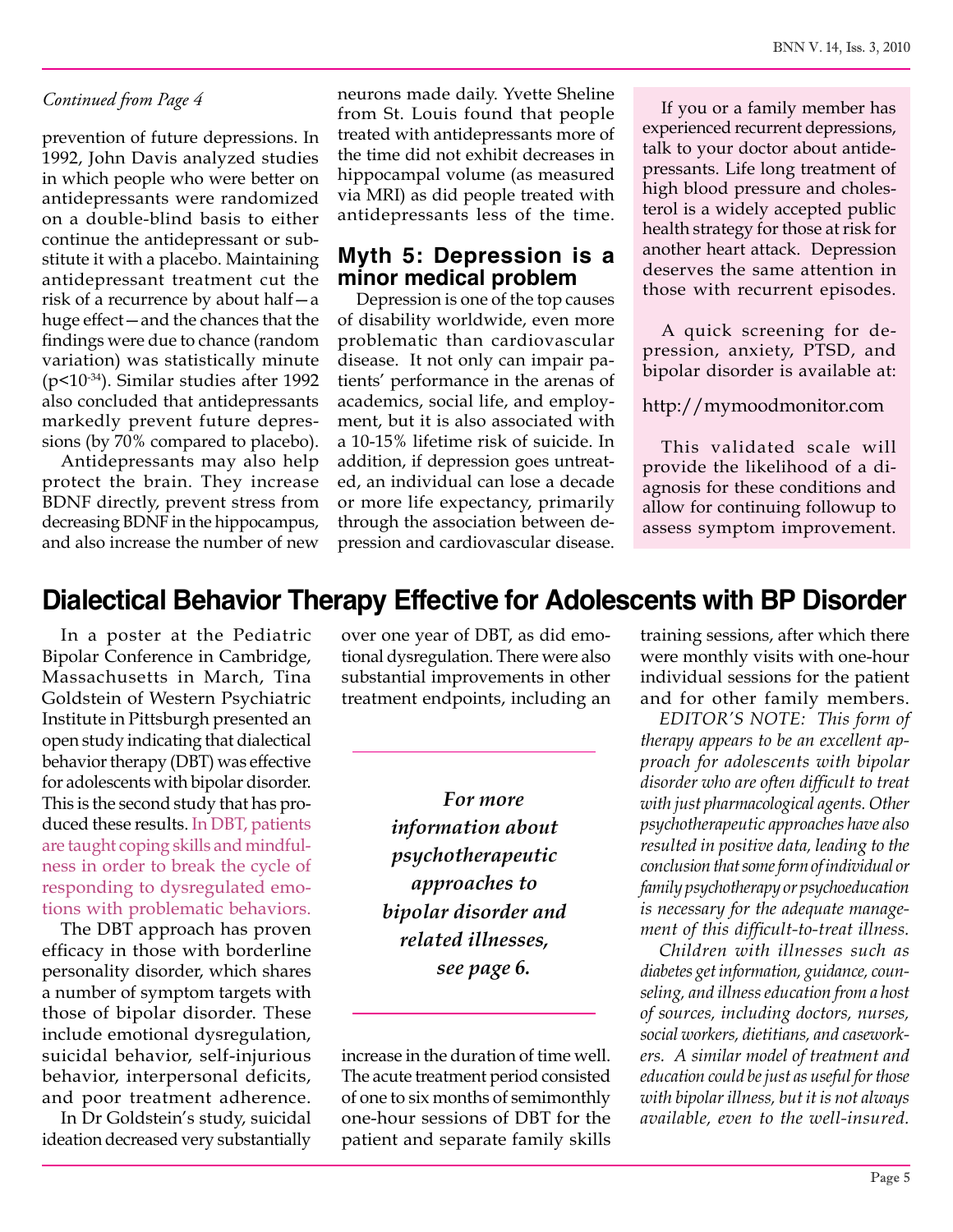## **Psychotherapeutic Approaches to Bipolar Disorder and Severe Mood Dysregulation (SMD) Appear to Be Necessary**

Dr. Janet Wozniak of Massachusetts General Hospital initiated a survey, both at her institution and in the field, to ascertain practitioners' experience with individual and family psychotherapeutic and educational approaches to childhood-onset bipolar illness. As noted on page 5, these types of approaches appear fundamental to treating children or families in which there is bipolar illness.

It was the view of Wozniak, her survey, and many other investigators in attendance at the Pediatric Bipolar Conference in Cambridge, Massachusetts in March that such psychotherapeutic approaches are needed, and often recommended, but the availability of effective treatment and of therapists skilled in administering any of these psychotherapies in children is often lacking.

At the Pediatric Bipolar Conference in Cambridge, Massachusetts in March, James Waxmonsky, a researcher at the University of Buffalo, presented a pilot trial of a novel group-based therapy for school-age children with attention deficit hyperactivity disorder (ADHD) and severe mood dysregulation (SMD). These children were simultaneously being treated with stimulants, and following the group therapy, improvements were seen in affective symptoms and global functioning. Further controlled clinical trials of this type of therapy are indicated.

SMD is characterized by chronic irritability and profound temper outbursts in children who do not otherwise meet the mood criteria for bipolar I, II, or NOS (not otherwise specified). The SMD phenomenon has been carefully described by Dr. Ellen Leibenluft and colleagues at the National Institute of Mental Health, but psychotherapeutic and pharmacological approaches to it have not been well-delineated. In a small clinical trial

of lithium for these children, the drug did not show superiority to placebo.

Waxmonsky's treatment consisted of ten 90-minute therapy sessions for a group of parents, and ten sessions for a group of the children.

The sessions for parents consisted of the following: an introduction; social learning theory; listening and positive attending; emotion recognition; coping skills, house rules planning, and ignoring outbursts; commands and time out; anger triggers and negative family cycles; verbal and non-verbal communication; problem solving; depression; and applying skills in the real world.

The sessions for children included: an introduction; symptoms versus self; goals; emotion recognition promoting the positive; how anger looks and feels; identifying triggers and building a coping tool kit; how to stay in control of anger; perspectives and consequences; verbal and nonverbal communication; problem solving; depression and self esteem; and putting it all together.

*EDITOR'S NOTE: As emphasized on page 5, some form of psychotherapeutic intervention for child and adolescent-onset bipolar illness appears necessary. This may also be true for other non-bipolar*  *externalizing disorders, such as SMD. A substantial amount of psychoeducation for patients and family members appears crucial to short- and long-term approaches to these debilitating illnesses.*

*The literature is now highly supportive of the efficacy of various psychotherapeutic approaches compared with treatment as usual in adults, adolescents, and children with bipolar disorder. Considerable data support the effectiveness of the cognitive behavioral techniques, and now the dialectical behavior therapy described by Tina Goldstein (p. 5) appears to be a useful alternative. Utilizing familyfocused treatment appears to have some merit, and Mary Fristad of Ohio State University has also developed a multifamily psychoeducational approach.* 

*These data in children are supported by controlled clinical trials in adults. David Miklowitz and colleagues at UCLA demonstrated that in adults, interpersonal social rhythm therapy, interpersonal therapy, and cognitive behavioral therapy were all superior to treatment as usual for bipolar depression, with greater improvement on these therapies in both measures of time to improvement and time to relapse into the next episode.* 



Advertisement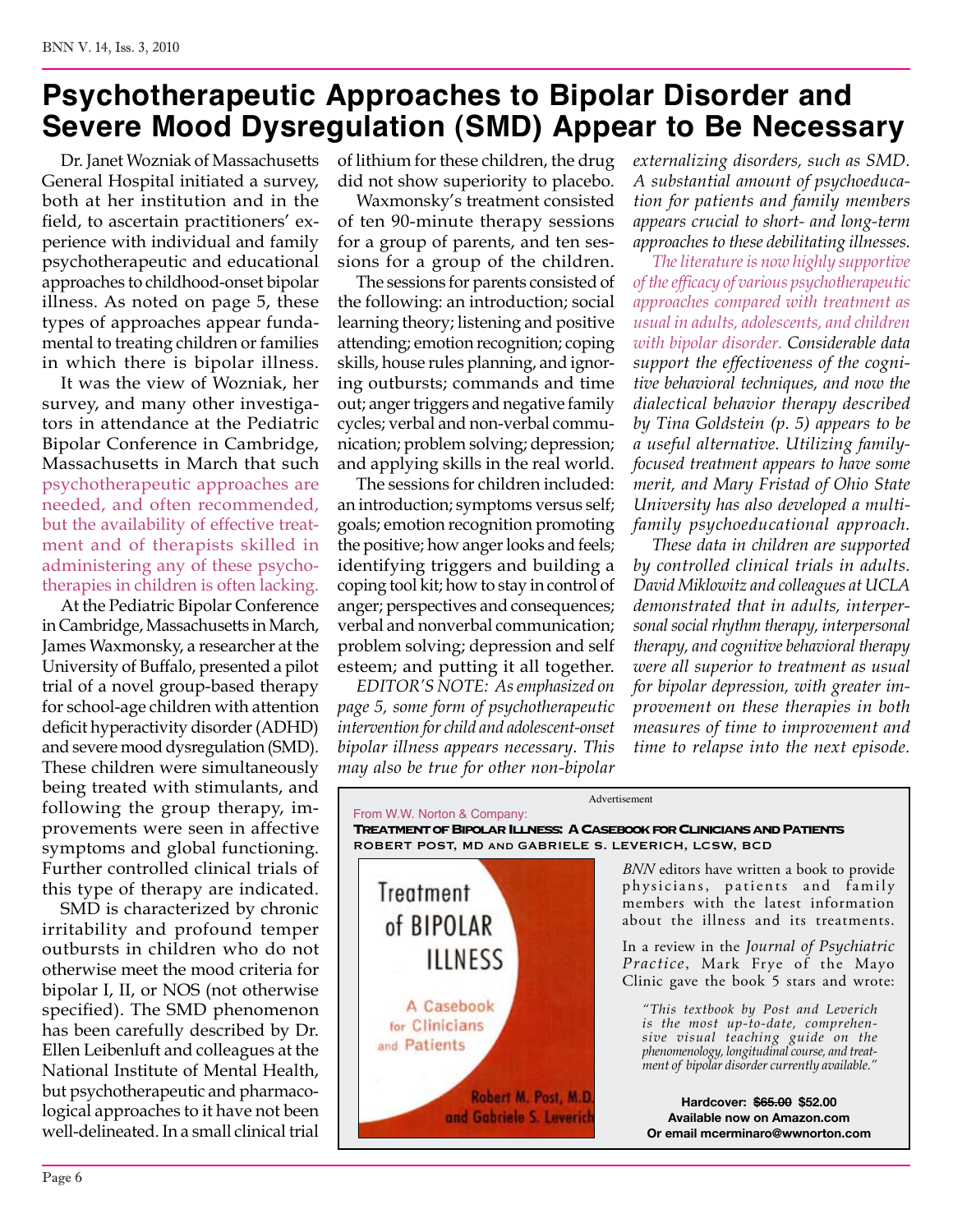## **Lamotrigine (Lamictal) in Childhood Bipolar Disorder**

In contrast to his skeptical opinion of carbamazepine described noted on page 1, Dr. Gagin Joshi of Massachusetts General Hospital (MGH) was more enthusiastic about the results of another study at MGH using lamotrigine (Lamictal) for 12 weeks in 39 children with bipolar disorder. In this case, average dose was 160 mg/day and was titrated very slowly because of the increased risk of rash in children treated with lamotrigine compared with adults.

Thirty-eight percent of the children achieved remission in mania, and 42% in depression. In terms of side effects, 28% of individuals experienced gastrointestinal upset; 26% headache, 18% allergy, and 18% dermatological problems which led seven patients to discontinue the trial. However, none of the rashes were severe. This article is to be published in the journal *CNS Science and Therapeutics* this year.

## **One Expert's Personal Treatment Algorithm for Bipolar Disorder in Young Children**

*EDITOR'S NOTE: Dr. Gagin Joshi of Massachusetts General Hospital, who presented the work on carbamazepine and lamotrigine on page 1 and at left, provided this editor with his own general treatment algorithm for approaching youngsters with bipolar disorder.*

Joshi typically starts with 0.5 to 2 gms of omega-3 fatty acids because of their benign side-effects profile, the many studies suggesting they are effective in adult mood disorders, and a recent article indicating that they were effective in preventing the conversion of prodromal schizophrenia into full-blown illness in a randomized double-blind controlled study in Australia.

After the omega-3 fatty acids, Joshi's second choice is typically the atypical antipsychotic aripiprazole (Abilify) because of its lesser degree of weight gain compared to atypicals quetiapine (Seroquel) or risperidone (Risperidol). Risperidone can be a third option if aripiprazole is not effective or tolerated.

Depending on the presentation of the individual, particularly if substantial amounts of depression are present, Joshi would next utilize lamotrigine. However, if mania was more problematic, he would use either lithium or valproic acid.

*Editor's Note: When dealing with BP-NOS and other presentations involving depression or mild mania, a number of childhood bipolar investigators like Joshi do prescribe lamotrigine. This is despite the fact that lamotrigine lacks acute antimanic efficacy in adults and that children are more prone to severe rashes on lamotrigine. (One in 2,500 children will develop a rash on lamotrigine versus 1 in 5,000 adults.) When used in children, insomnia can also be a side effect.* 

*Other childhood experts with whom this editor has communicated indicate that they like to start with the combination of valproate and quetiapine for children with Bipolar I disorder, while still others report good effects with lithium plus valproate. Other sequences used by several experts in the field for a BP NOS child (age 6) and a BP I child (age 9) are detailed in an article this editor and Janet Wozniak contributed to* Psychiatric Annals *in 2009.*

## **A Mixed Vitamin/Mineral Preparation May Be Helpful for Treatment-Resistant Childhood Bipolar Disorder**

Researcher Mary Fristad from Ohio State University completed a small, uncontrolled study of a novel treatment approach, the multi-vitamin and mineral preparation labeled EMPowerplus. Initial case reports from other researchers indicated that the compound led to remarkable and sustained effectiveness in children with bipolar disorder who were unresponsive to most other psychopharmacological approaches.

Fristad's open study included ten children. Participants were slowly titrated to a minimum of 12 capsules/day with a maximum of 15 capsules/day.

Fristad and colleagues saw 37% improvement in depression and 45% improvement in mania in the entire group of patients who began treatment, while in those who completed the study, there was 71% improvement in depression and 58% improvement in mania. Side effects were benign, but the preparation needs to be administered judiciously in conjunction with a physician's supervision.

Dr. Fristad hopes to conduct further double-blind, placebo-controlled trials of this compound, which also showed promising open results in case studies by Kaplan et al. in 2002 and 2004 and was written about by Charles Popper, a researcher at Massachusetts General Hospital, in 2001.

The EMPowerplus preparation is available at the web site http://truehope.com and costs approximately

\$100-200 per month, but is not recommended for use without careful supervision by a physician.

*EDITOR'S NOTE: Controlled clinical trials to demonstrate efficacy have not yet been undertaken, partly due to lack of support from funding organizations and uncertainty about which of the many ingredients is active. Studies of pharmaceutical agents for treatment-resistant children without a cogent theoretical rationale are rarely a high priority despite the great need for effective treatment approaches.*

*Nonetheless, given initial promising results of the Fristad group and others, systematic clinical trials of this preparation are now clearly indicated.*